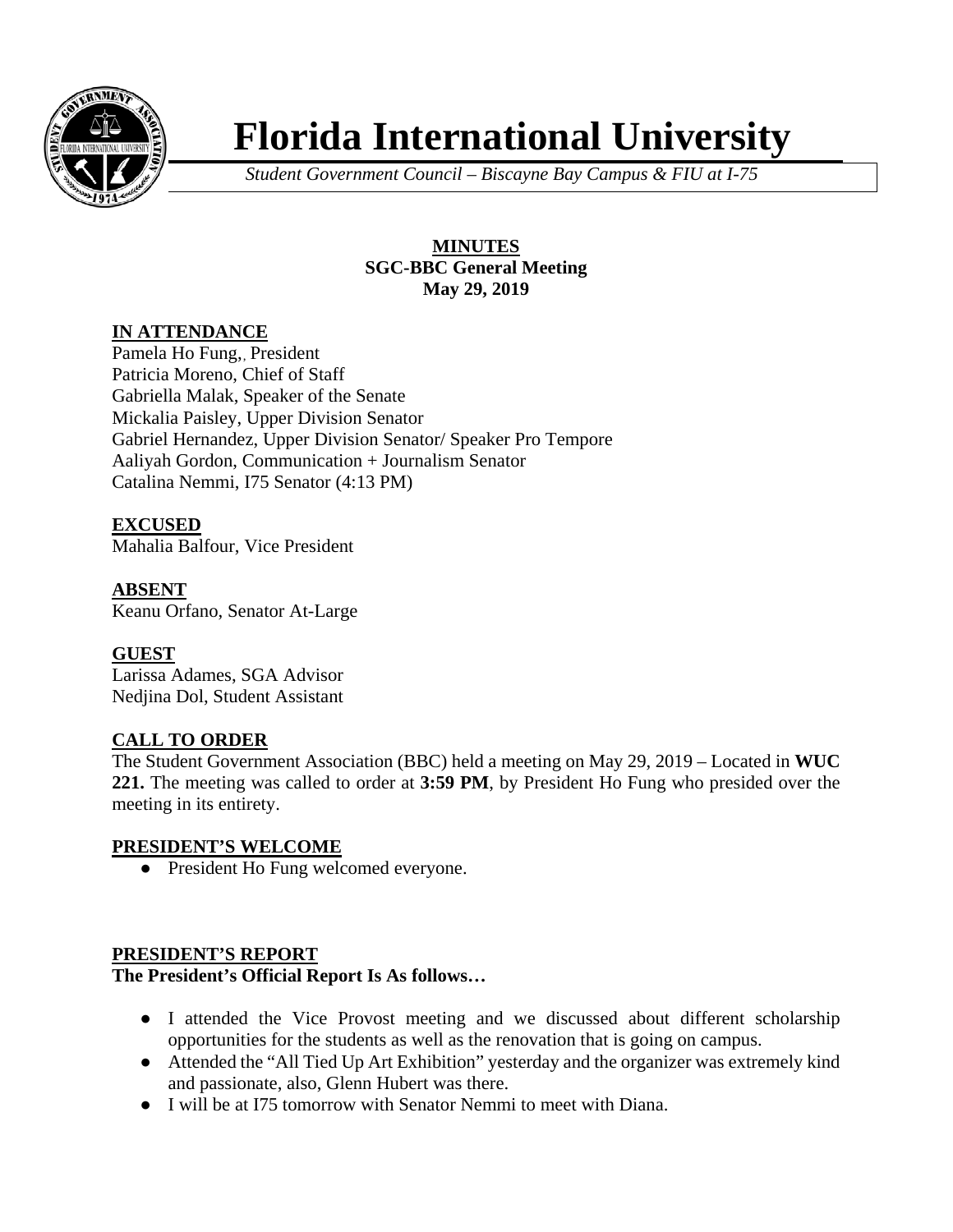● I will be meeting with Vice Provost Ortiz next week.

## **FIU AT I-75 REPORT The FIU At I-75 Official Report Is As Follows…**

● I will be meeting Diana tomorrow at I75.

## **VICE PRESIDENT'S REPORT**

**Vice President Balfour …** 

## **SENATE SPEAKER REPORT**

**Speaker Malak …** 

- Welcomed everyone to the Official General Meeting.
- Mentioned that she cannot wait to have more people on the council.
- Stated that Chair nomination is next week.

## **SPEAKER PRO TEMPORE REPORT**

**Speaker Pro Hernandez …** 

- Looking forward to fill up this room with cabinet members and more.
- Has events coming up.

# **CHIEF OF STAFF REPORT**

**Chief of Staff Moreno...**

- Orientation is coming up, it will be a perfect opportunity to have students learn more about SGA. It is also a great way to promote.
- Looking forward to filling this room as soon as possible.

## **CABINET REPORTS**

#### **SENATORS REPORTS**

Senator Gordon …

● I will be meeting with the Dean for School of Communications to collaborate with upcoming events.

#### **ADVISOR'S REPORT**

#### **Ms. Adames…**

- Thank you for the confirmation for the retreat.
- Fill out all the forms on Panther Connect.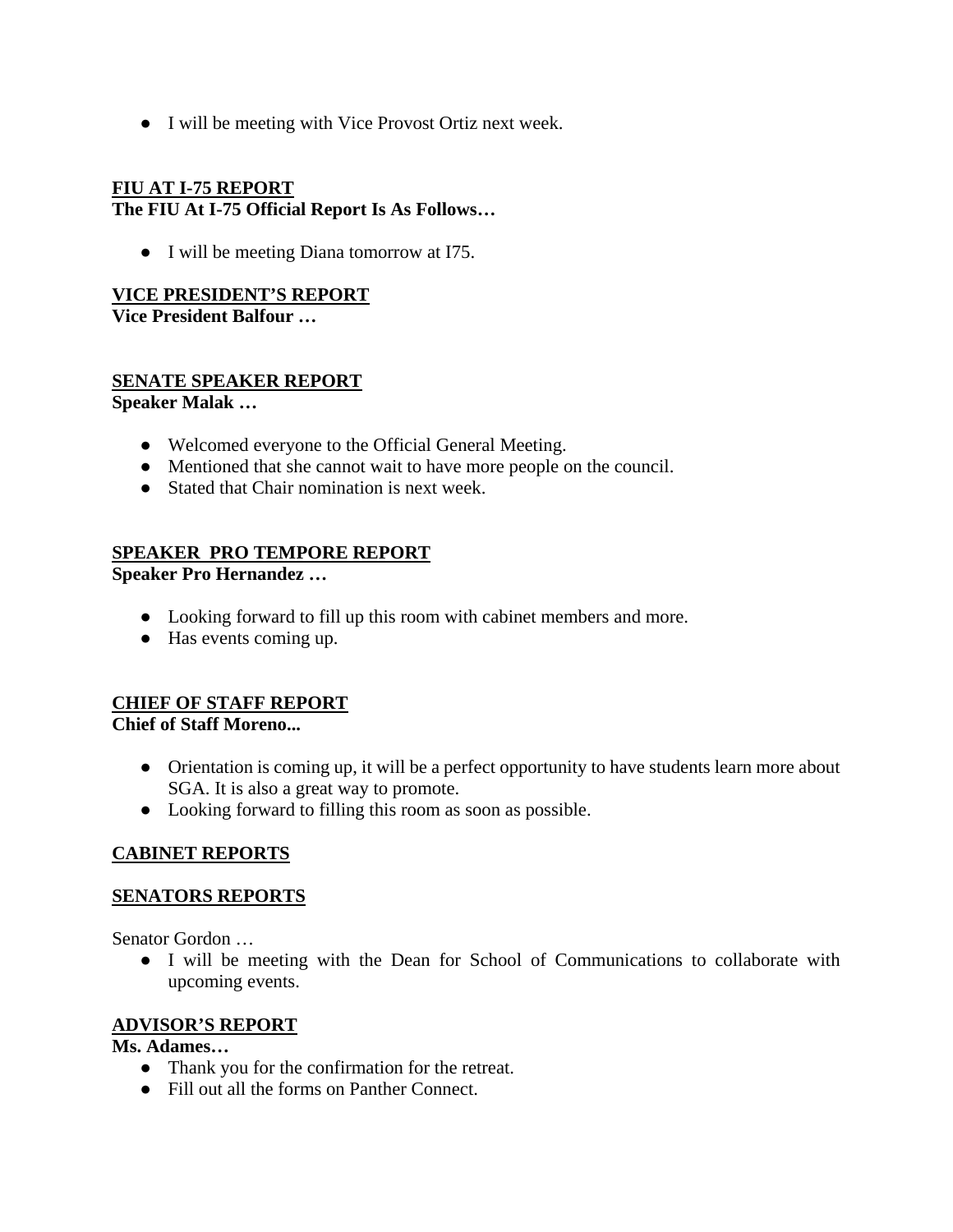#### **OLD BUSINESS**

## **A. APPROVAL OF THE MINUTES**

The council reviewed the minutes of April 17th, 2019.

Senator Paisley moved to approve the minutes of April 17th, 2019. Senator Gordon seconded the motion. The motion passed unanimously.

#### **NEW BUSINESS**

#### **A. Expectations for the Upcoming year**

*President Ho Fung yielded to everyone to share their expectations for this year.*

Speaker Malak - More collaborations , reach out to students, improve anything from last year.

Speaker Pro Hernandez - Good Communications between everyone.

Senator Gordon - Better Communication/ More Collaboration, More student engagement/involvement.

Senator Paisley - Involvement, better promoting at events.

Senator Nemmi - Create a great relationship with I75.

Chief of Staff Moreno - More Collaboration.

President Ho Fung - Expect to represent the students, do the best we can, and have an impact on students at FIU.

#### **B. New Members**

President Ho Fung stated, "Promote SGA as much as you can."

#### **DISCUSSION**

#### **A. Student Concerns**